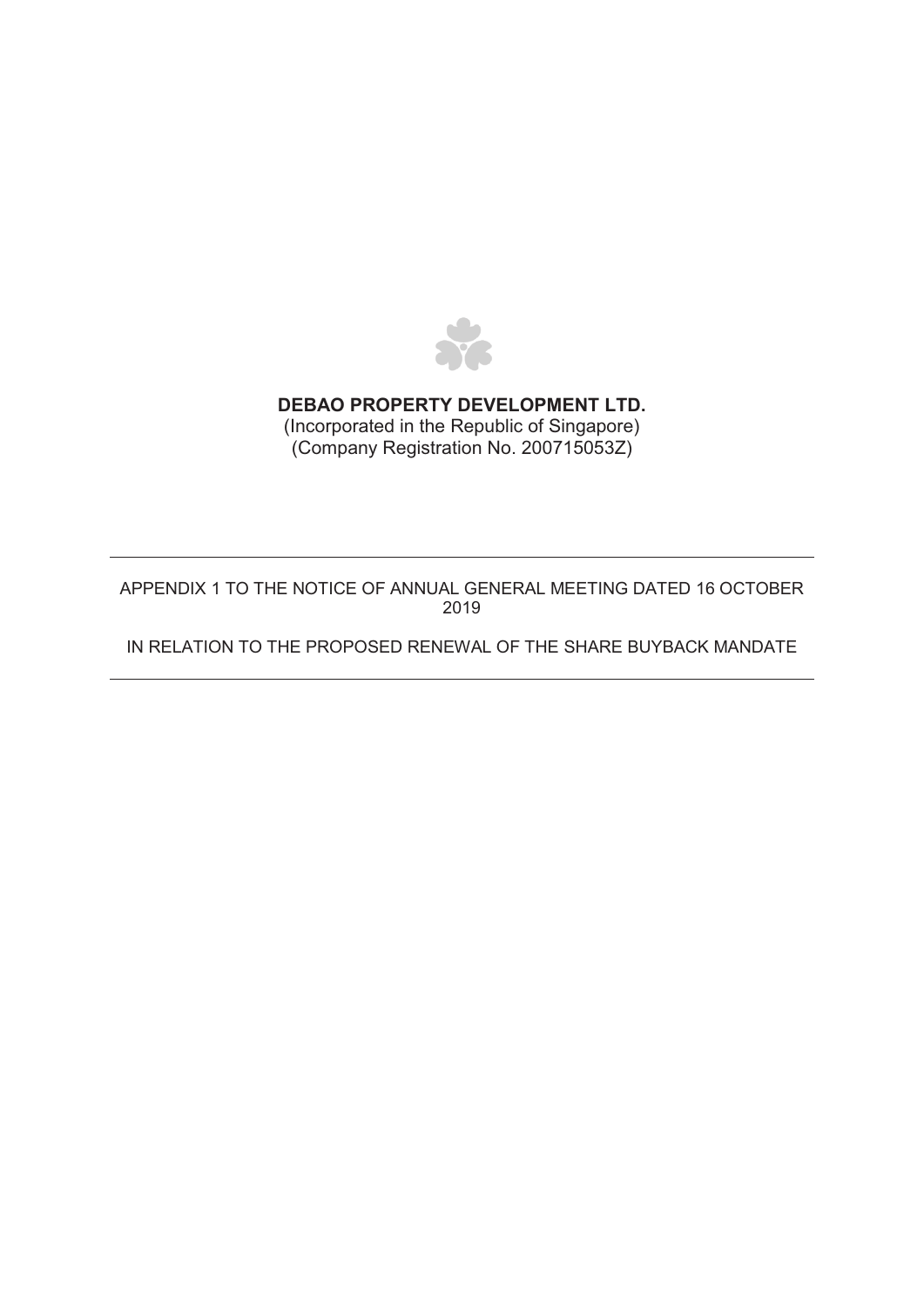## **APPENDIX 1**

## **SUMMARY SHEET FOR RENEWAL OF SHARE BUYBACK MANDATE**

The Singapore Exchange Securities Trading Limited ("SGX-ST") assumes no responsibility for the correctness of any of the statements made, reports contained or opinions expressed in this Appendix 1 ³**Appendix**´. If you are in doubt as to the action that you should take, you should consult your stockbroker or other professional adviser immediately.

## **(A) Shares Purchased In The Previous Twelve Months**

Pursuant to the Share Buyback Mandate obtained at the extraordinary general meeting on 30 November 2018, the Company had not bought back any issued ordinary shares in the capital of the Company ("Shares") by way of market or off-market acquisitions.

## **(B) Renewal Of The Share Buyback Mandate**

The Ordinary Resolution No. 8, if passed at the forthcoming annual general meeting to be held on 1 November 2019 ("Annual General Meeting"), will renew the Share Buyback Mandate approved by the shareholders of the Company from the date of the Annual General Meeting at which the proposed renewal of the Share Buyback Mandate is approved until:

- (a) the date on which the next annual general meeting of the Company is held or is required by law to be held:
- (b) the date on which the Share purchases are carried out to the full extent of the Share Buyback Mandate; or
- (c) the date on which the authority conferred in the Share Buyback Mandate is revoked or varied by an ordinary resolution of the shareholders of the Company in general meeting,

whichever is the earliest.

#### **(C) Rationale For The Share Buyback Mandate**

Short-term speculation and market volatility may at times cause the market price of the Company's Shares to be depressed below the true value of the Company and the Group. The proposed Share Buyback Mandate will provide the Directors with the means to restore investors' confidence and protect existing shareholders' investments in the Company in a depressed share-price situation through judicious Share purchases to enhance the earnings per Share and/or the net asset value per Share. The Share purchases will enhance the net asset value per Share if the Share purchases are made at a price below the net asset value per Share.

The proposed Share Buyback Mandate will also provide the Company with an expedient and cost-effective mechanism to facilitate the return of surplus cash reserves to the shareholders, as and when the Directors are of the view that this would be in the best interests of the Company and the shareholders.

The Share purchases will only be undertaken as and when the Directors consider it to be in the best interests of the Company and/or shareholders. The Directors do not propose to carry out purchases pursuant to the proposed Share Buyback Mandate to such an extent that would, or in circumstances that might result in a material adverse effect on the financial position of the Company or the Group.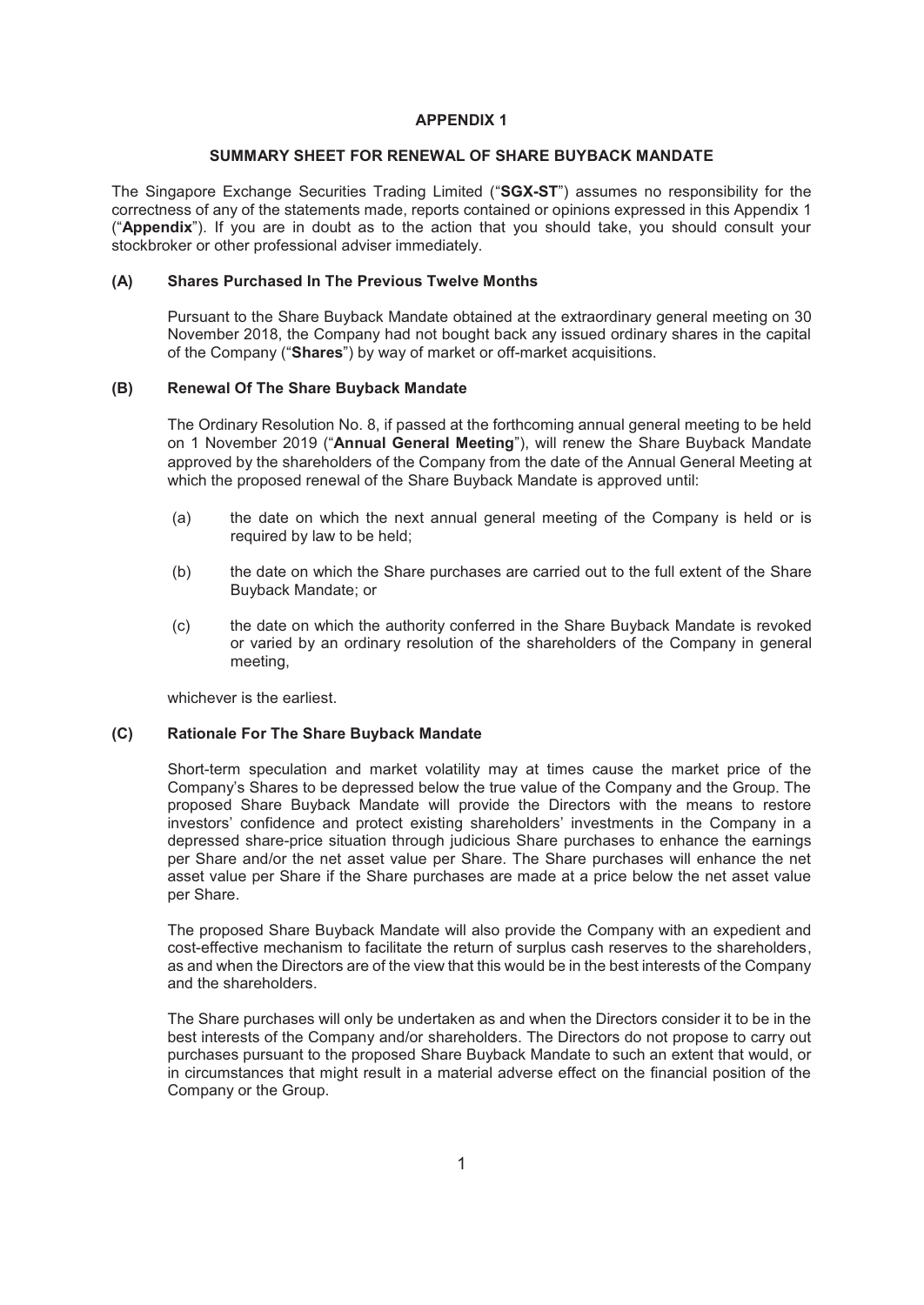The Directors will ensure that the Share purchases will not have any effect on the listing of the Company's securities including the Shares listed on the SGX-ST. Rule 723 of the Listing Manual of the SGX-ST ("Listing Manual") requires at least ten per cent. (10%) of the total number of issued shares (excluding treasury shares, preference shares and convertible equity securities) in a class that is listed is at all times held by the public. The Directors shall safeguard the interests of public shareholders before undertaking any Share purchases. Before exercising the Share Buyback Mandate, the Directors shall at all times take due cognisance of (a) the then shareholding spread of the Company in respect of the number of Shares held by substantial shareholders and by non-substantial shareholders and (b) the volume of trading on the SGX-ST in respect of the Shares immediately before the exercise of any Share purchases.

As at 10 October 2019 ("Latest Practicable Date"), approximately 27,479,593 Shares (36.64%) of a total of 74,999,688 Shares issued by the Company are held by the public. The Company will ensure that the Share purchases will not cause market illiquidity or affect orderly trade and will ensure that Rule 723 of the Listing Manual is complied with.

#### **(D) Financial Impact Of The Proposed Shares Purchases**

- 1. The purchased Shares may be:
	- (i) held by the Company; or
	- (ii) dealt with, at any time, in accordance with Section 76K of the Companies Act, Chapter 50 of Singapore, ("Act"), as treasury shares.

Section 76K of the Act allows the Company to:

- (a) sell the treasury shares (or any of them) for cash;
- (b) transfer the treasury shares (or any of them) for the purposes of or pursuant to any share scheme of the Company, whether for employees, Directors or other persons;
- (c) transfer the treasury shares (or any of them) as consideration for the acquisition of shares in or assets of another company or assets of a person;
- (d) cancel the treasury shares (or any of them);or
- (e) sell, transfer or otherwise use the treasury shares for such other purposes as may be prescribed by the Minister for Finance.

The aggregate number of Shares held as treasury shares shall not at any time exceed ten per cent. (10%) of the total number of Shares at that time. Any Shares in excess of this limit shall be disposed of or cancelled in accordance with Section 76K of the Act within six (6) months after the limit is first exceeded, or such further period as may be allowed by the Accounting and Corporate Regulatory Authority ("ACRA").

Under the Act, where Shares purchased or acquired by the Company are cancelled, the Company shall:

- (i) reduce the amount of the Company's Share capital where the Shares were purchased or acquired out of the capital of the Company;
- (ii) reduce the amount of the Company's profits where the Shares were purchased or acquired out of the profits of the Company; or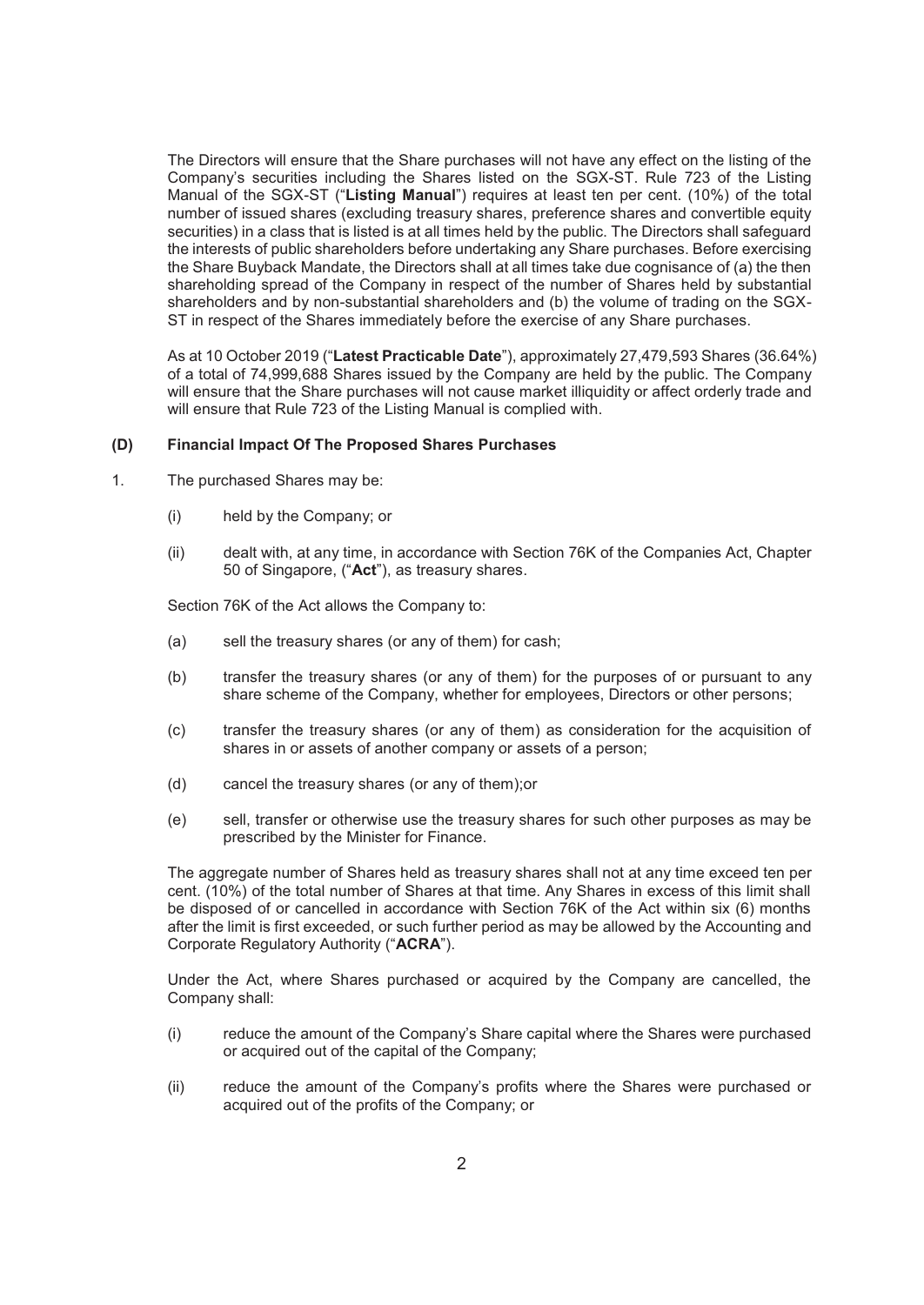(iii) reduce the amount of the Company's Share capital and profits proportionately where the Shares were purchased or acquired out of both the capital and the profits of the Company,

by the total amount of the purchase price paid by the Company for the Shares cancelled.

The Company cannot exercise any right in respect of treasury shares. In particular, the Company cannot exercise any right to attend or vote at meetings and for the purposes of the Act, the Company shall be treated as having no right to vote and the treasury shares will be treated as having no voting rights.

In addition, no dividend may be paid, and no other distribution (whether in cash or otherwise) of the Company's assets (including any distribution of assets to members of the Company on winding up) may be made, to the Company in respect of treasury shares. However, the allotment of Shares as fully paid bonus shares in respect of treasury shares is allowed. Also, a subdivision or consolidation of any treasury shares into treasury shares of a greater or smaller number is allowed so long as the total value of the treasury shares after the subdivision or consolidation is the same as before.

- 2. The financial effects on the Company and the Group arising from the proposed purchases of the Company's Shares which may be made pursuant to the proposed Share Buyback Mandate will depend on, *inter alia*, the aggregate number of Shares purchased and the consideration paid at the relevant time.
- 3. Based on the existing issued and paid-up Share capital of the Company of 74,999,688 Shares as at the Latest Practicable Date, assuming no further Shares are issued, and no further Shares are purchased or acquired by the Company, or held as treasury shares, on or prior to the Annual General Meeting, the proposed purchases by the Company of up to a maximum of ten per cent. (10%) of its issued Share capital under the Share Buyback Mandate will result in the purchase of up to 7,499,968 Shares. The Company does not have any treasury shares or subsidiary holdings as at the Latest Practicable Date.
- 4. An illustration of the impact of Share purchases by the Company pursuant to the Share Buyback Mandate on the Group's and the Company's financial position is set out below based on the following assumptions:
	- (a) audited accounts of the Group and the Company as at 31 December 2018;
	- (b) in full exercise of the Share Buyback Mandate, 7,499,968 Shares were purchased;
	- (c) in the case of Market Purchase (as defined below), the maximum price for the market purchases is \$0.065 which is five per cent. (5%) above the average closing prices of the Shares over the last five (5) market days preceding the Latest Practicable Date on which the transactions in Shares were recorded on the SGX-ST and accordingly, the maximum amount of funds required for effecting the Market Purchase in the aggregate is \$487,498; and
	- (d) in the case of Off-Market Purchase (as defined below), the maximum price for the market purchases is \$0.074 which is twenty per cent. (20%) above the average of the closing market prices of the Shares over the last five (5) market days on the SGX-ST on which transactions in the Shares were recorded immediately preceding the day on which the Company makes an announcement of an offer under an equal access scheme and accordingly, the maximum amount of funds required for effecting the Off-Market Purchase in the aggregate is \$554,998.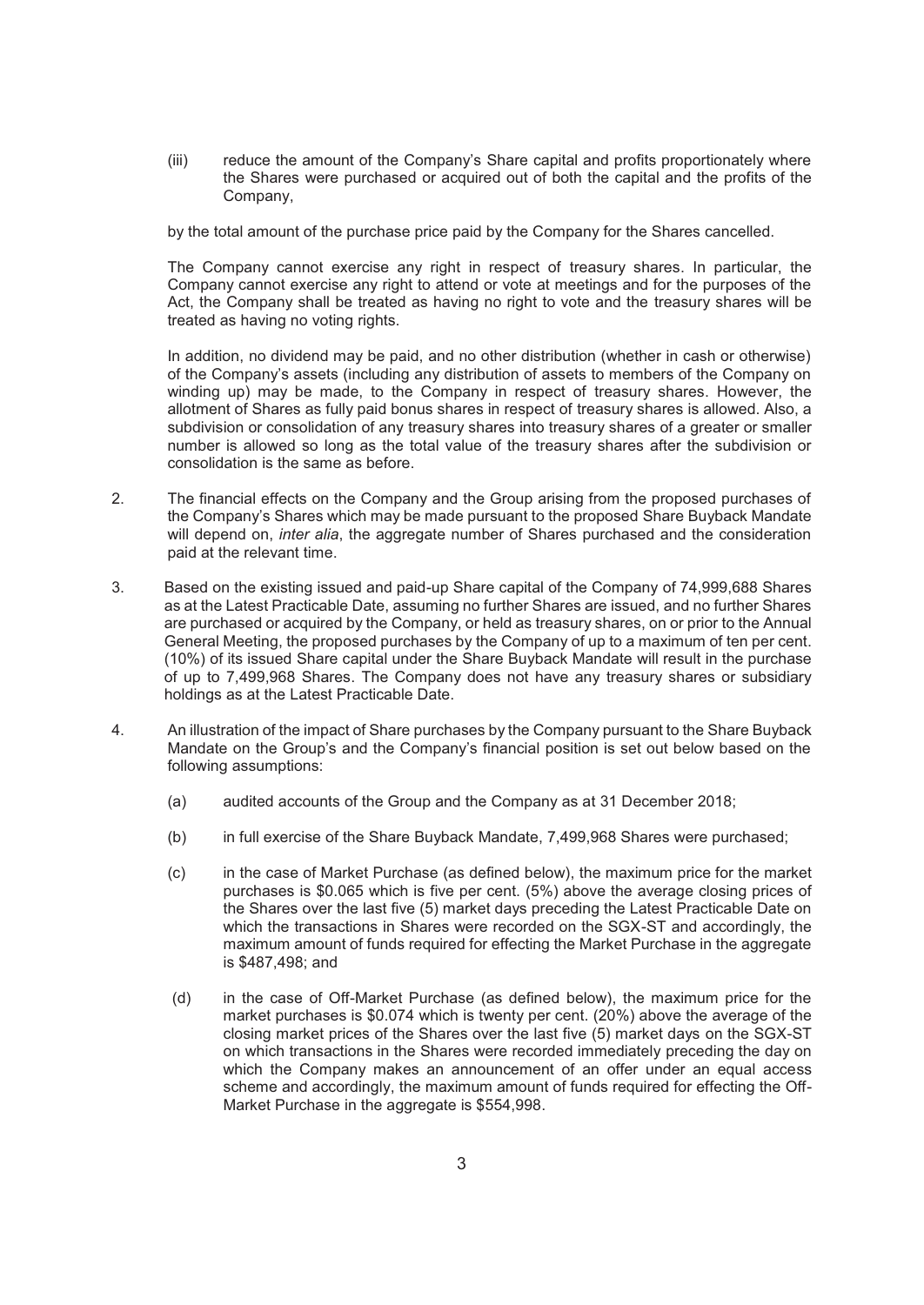| <b>Market Purchase</b>                                 | <b>Group before</b><br><b>Shares</b><br>purchase<br>(\$'000) | Group after<br><b>Shares</b><br>purchase<br>(\$'000) | Company<br>before<br><b>Shares</b><br>purchase<br>(\$'000) | Company<br>after Shares<br>purchase<br>(\$000) |  |
|--------------------------------------------------------|--------------------------------------------------------------|------------------------------------------------------|------------------------------------------------------------|------------------------------------------------|--|
| As at 31 December 2018                                 |                                                              |                                                      |                                                            |                                                |  |
| <b>Share Capital</b>                                   | 180,926                                                      | 180,926                                              | 180,926                                                    | 180,926                                        |  |
| Reserves                                               | (11, 643)                                                    | (11, 643)                                            | (16, 309)                                                  | (16, 309)                                      |  |
| Equity excluding treasury<br>shares                    | 164,617                                                      | 164,617                                              | 164,617                                                    | 164,617                                        |  |
| <b>Treasury shares</b>                                 |                                                              | (487)                                                |                                                            | (487)                                          |  |
| including<br>Total<br>equity<br>treasury shares        | 164,617                                                      | 164,130                                              | 164,617                                                    | 164,130                                        |  |
| Net tangible assets (1)                                | 169,283                                                      | 168,796                                              | 164,617                                                    | 164,130                                        |  |
| <b>Current Assets</b>                                  | 392,703                                                      | 392,216                                              | 259,647                                                    | 259,647                                        |  |
| <b>Current Liabilities</b>                             | (305, 793)                                                   | (305, 793)                                           | (95,031)                                                   | (95, 518)                                      |  |
| Cash and cash equivalents                              | 3,485                                                        | 2,998                                                | 7                                                          | 7                                              |  |
| Net Loss attributable to<br>owners of parent           | (63,989)                                                     | (63,989)                                             | (8, 243)                                                   | (8, 243)                                       |  |
| Total number of issued<br>Shares ('000) <sup>(2)</sup> | 75,000                                                       | 67,500                                               | 75,000                                                     | 67,500                                         |  |
| <b>Financial Ratios</b>                                |                                                              |                                                      |                                                            |                                                |  |
| Net tangible assets per<br>Share (cents)               | 225.71                                                       | 250.07                                               | 219.49                                                     | 243.16                                         |  |
| Earnings per<br>Share (cents) <sup>(3)</sup>           | (85.32)                                                      | (94.80)                                              | (10.99)                                                    | (12.21)                                        |  |
| Current ratio (times) <sup>(4)</sup>                   | 1.28                                                         | 1.28                                                 | 2.73                                                       | 2.72                                           |  |

# *(i) Market Purchase and Off-Market Purchase Made Entirely out of Capital and Held as Treasury Shares*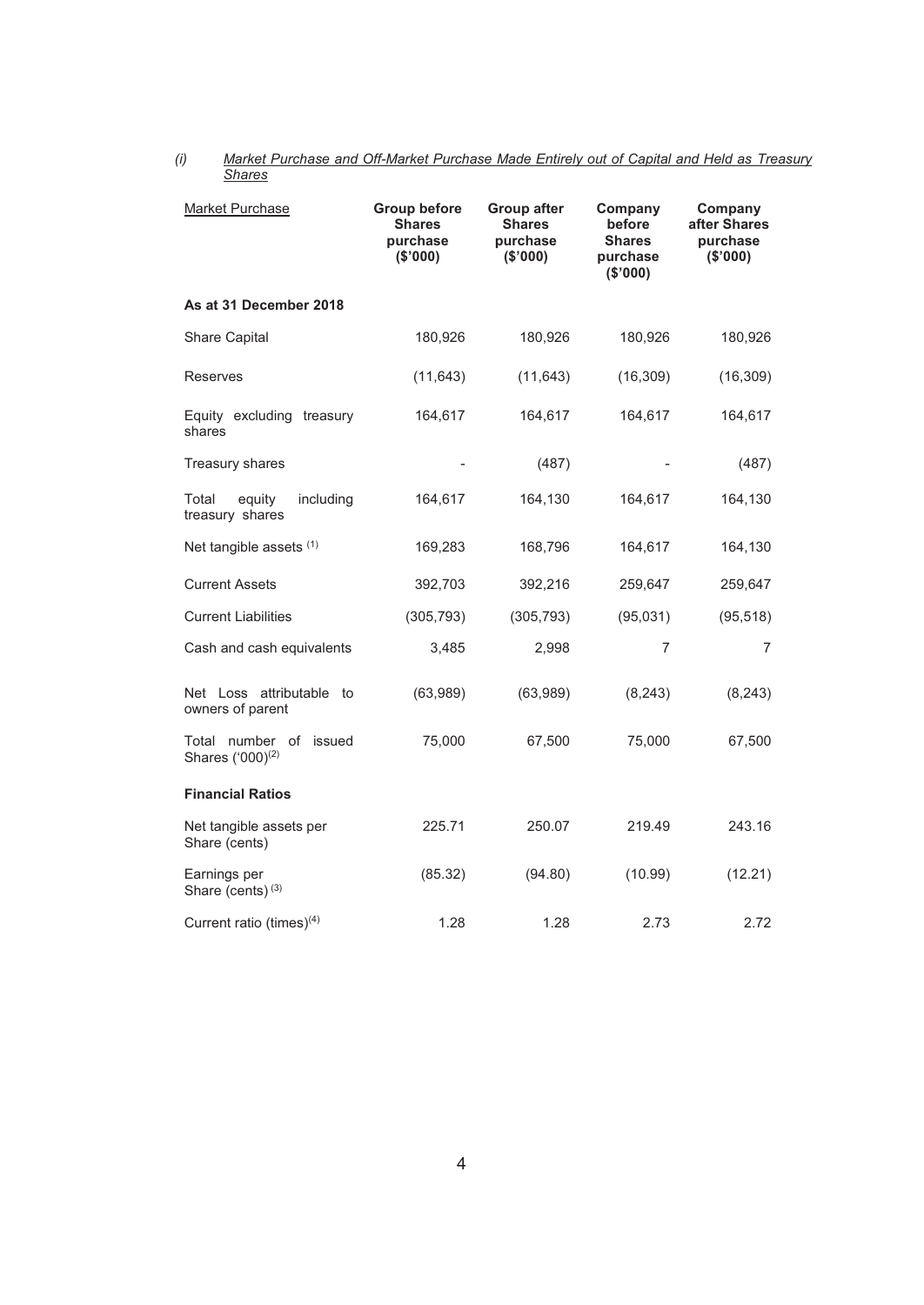| Off - Market Purchase                                     | <b>Group before</b><br><b>Group after</b><br><b>Shares</b><br><b>Shares</b><br>purchase<br>purchase<br>(\$'000)<br>(\$'000) |            | Company<br>before<br><b>Shares</b><br>purchase<br>(\$000) | Company<br>after<br><b>Shares</b><br>purchase<br>(\$'000) |  |
|-----------------------------------------------------------|-----------------------------------------------------------------------------------------------------------------------------|------------|-----------------------------------------------------------|-----------------------------------------------------------|--|
| As at 31 December 2018                                    |                                                                                                                             |            |                                                           |                                                           |  |
| Share Capital                                             | 180,926                                                                                                                     | 180,926    | 180,926                                                   | 180,926                                                   |  |
| Reserves                                                  | (11, 643)                                                                                                                   | (11, 643)  | (16, 309)                                                 | (16, 309)                                                 |  |
| Equity excluding treasury<br>shares                       | 164,617                                                                                                                     | 164,617    | 164,617                                                   | 164,617                                                   |  |
| Treasury shares                                           |                                                                                                                             | (555)      |                                                           | (555)                                                     |  |
| Total<br>including<br>equity<br>treasury shares           | 164,617                                                                                                                     | 164,062    | 164,617                                                   | 164,062                                                   |  |
| Net tangible assets (1)                                   | 169,283                                                                                                                     | 168,728    | 164,617                                                   | 164,062                                                   |  |
| <b>Current Assets</b>                                     | 392,703                                                                                                                     | 392,148    | 259,647                                                   | 259,647                                                   |  |
| <b>Current Liabilities</b>                                | (305, 793)                                                                                                                  | (305, 793) | (95,031)                                                  | (95, 586)                                                 |  |
| Cash and cash equivalents                                 | 3,485                                                                                                                       | 2,930      | 7                                                         | 7                                                         |  |
| Net Loss attributable to<br>owners of parent              | (63,989)                                                                                                                    | (63,989)   | (8, 243)                                                  | (8, 243)                                                  |  |
| Total number<br>of issued<br>Shares ('000) <sup>(2)</sup> | 75,000                                                                                                                      | 67,500     | 75,000                                                    | 67,500                                                    |  |
| <b>Financial Ratios</b>                                   |                                                                                                                             |            |                                                           |                                                           |  |
| Net tangible assets per<br>Share (cents)                  | 225.71                                                                                                                      | 249.97     | 219.49                                                    | 243.05                                                    |  |
| Earnings per<br>Share (cents) $(3)$                       | (85.32)                                                                                                                     | (94.80)    | (10.99)                                                   | (12.21)                                                   |  |
| Current ratio (times) <sup>(4)</sup>                      | 1.28                                                                                                                        | 1.28       | 2.73                                                      | 2.72                                                      |  |

#### **Notes:**

(1) Net tangible assets equals total equity less minority interest less intangible assets, if any.

- (2) Total number of issued Shares excludes any Shares that are held as treasury shares as at the Latest Practicable Date.
- (3) For illustrative purposes, Earnings per Share is computed based on profit after tax and number of Shares as shown in the table above.
- (4) Current ratio equals current assets divided by current liabilities.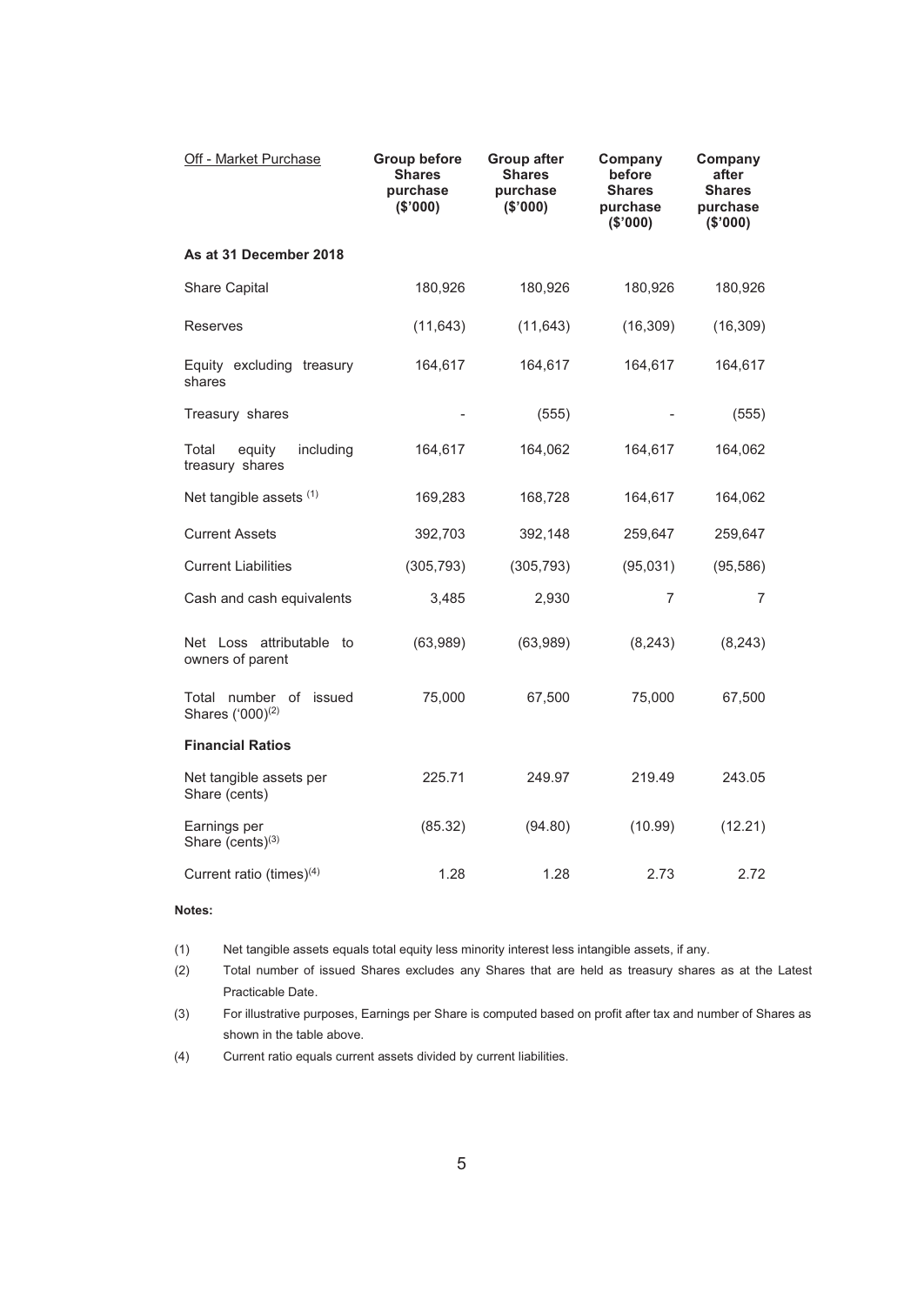| Market Purchase                                 | <b>Group before</b><br><b>Shares</b><br>purchase<br>(\$'000) | <b>Group after</b><br><b>Shares</b><br>purchase<br>(\$'000) | Company<br>before<br><b>Shares</b><br>purchase<br>(\$'000) | <b>Company after</b><br><b>Shares purchase</b><br>(\$'000) |
|-------------------------------------------------|--------------------------------------------------------------|-------------------------------------------------------------|------------------------------------------------------------|------------------------------------------------------------|
| As at 31 December 2018                          |                                                              |                                                             |                                                            |                                                            |
| Share Capital                                   | 180,926                                                      | 180,439                                                     | 180,926                                                    | 180,439                                                    |
| Reserves                                        | (11, 643)                                                    | (11, 643)                                                   | (16, 309)                                                  | (16, 309)                                                  |
| Equity excluding treasury<br>shares             | 164,617                                                      | 164,130                                                     | 164,617                                                    | 164,130                                                    |
| Treasury shares                                 | $\overline{a}$                                               |                                                             |                                                            |                                                            |
| Total<br>equity<br>including<br>treasury shares | 164,617                                                      | 164,130                                                     | 164,617                                                    | 164,130                                                    |
| Net tangible assets (1)                         | 169,283                                                      | 168,796                                                     | 164,617                                                    | 164,130                                                    |
| <b>Current Assets</b>                           | 392,703                                                      | 392,216                                                     | 259,647                                                    | 259,647                                                    |
| <b>Current Liabilities</b>                      | (305, 793)                                                   | (305, 793)                                                  | (95,031)                                                   | (95, 518)                                                  |
| Cash and cash equivalents                       | 3,485                                                        | 2,998                                                       | 7                                                          | 7                                                          |
| Net Loss attributable to<br>owners of parent    | (63,989)                                                     | (63,989)                                                    | (8, 243)                                                   | (8, 243)                                                   |
| Total number of issued<br>Shares ('000)         | 75,000                                                       | 67,500                                                      | 75,000                                                     | 67,500                                                     |
| <b>Financial Ratios</b>                         |                                                              |                                                             |                                                            |                                                            |
| Net tangible assets per<br>Share (cents)        | 225.71                                                       | 250.07                                                      | 219.49                                                     | 243.16                                                     |
| Earnings per<br>Share (cents) $(2)$             | (85.32)                                                      | (94.80)                                                     | (10.99)                                                    | (12.21)                                                    |
| Current ratio (times)(3)                        | 1.28                                                         | 1.28                                                        | 2.73                                                       | 2.72                                                       |

*(ii) Market Purchase or Off-Market Purchase Made Entirely out of Capital and Cancelled*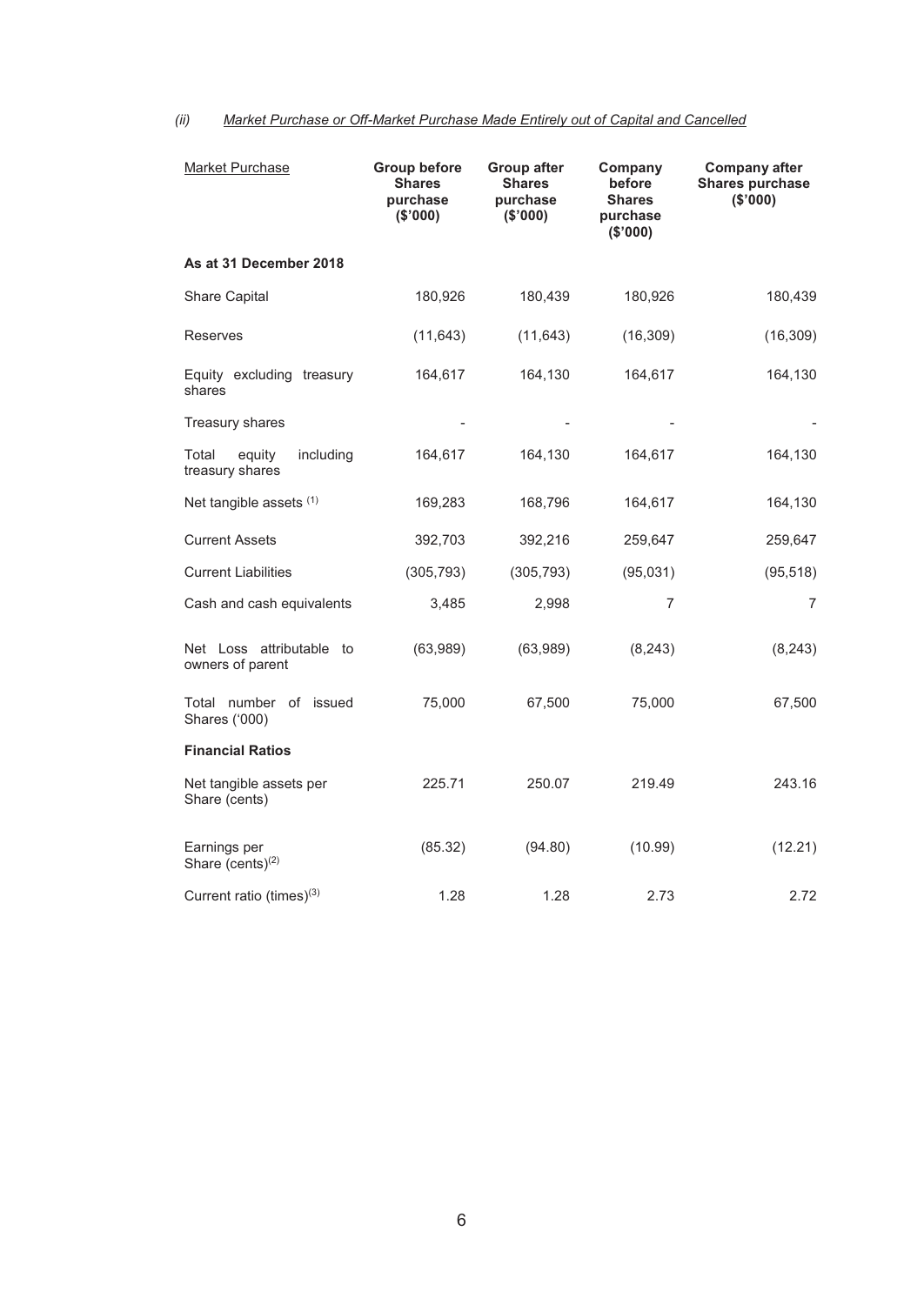| Off - Market Purchase                           | <b>Group before</b><br><b>Shares</b><br>purchase<br>(\$'000) | <b>Group after</b><br><b>Shares</b><br>purchase<br>(\$'000) | Company<br>before<br><b>Shares</b><br>purchase<br>(\$'000) | Company<br>after<br><b>Shares</b><br>purchase<br>(\$'000) |  |
|-------------------------------------------------|--------------------------------------------------------------|-------------------------------------------------------------|------------------------------------------------------------|-----------------------------------------------------------|--|
| As at 31 December 2018                          |                                                              |                                                             |                                                            |                                                           |  |
| <b>Share Capital</b>                            | 180,926                                                      | 180,371                                                     | 180,926                                                    | 180,371                                                   |  |
| Reserves                                        | (11, 643)                                                    | (11, 643)                                                   | (16, 309)                                                  | (16, 309)                                                 |  |
| Equity excluding treasury<br>shares             | 164,617                                                      | 164,062                                                     | 164,617                                                    | 164,062                                                   |  |
| <b>Treasury shares</b>                          |                                                              |                                                             |                                                            |                                                           |  |
| including<br>Total<br>equity<br>treasury shares | 164,617                                                      | 164,062                                                     | 164,617                                                    | 164,062                                                   |  |
| Net tangible assets <sup>(1)</sup>              | 169,283                                                      | 168,728                                                     | 164,617                                                    | 164,062                                                   |  |
| <b>Current Assets</b>                           | 392,703                                                      | 392,148                                                     | 259,647                                                    | 259,647                                                   |  |
| <b>Current Liabilities</b>                      | (305, 793)                                                   | (305, 793)                                                  | (95,031)                                                   | (95, 586)                                                 |  |
| Cash and cash equivalents                       | 3,485                                                        | 2,930                                                       | 7                                                          | 7                                                         |  |
| Net Loss attributable to<br>owners of parent    | (63,989)                                                     | (63,989)                                                    | (8, 243)                                                   | (8, 243)                                                  |  |
| Total number of issued<br>Shares ('000)         | 75,000                                                       | 67,500                                                      | 75,000                                                     | 67,500                                                    |  |
| <b>Financial Ratios</b>                         |                                                              |                                                             |                                                            |                                                           |  |
| Net tangible assets per<br>Share (cents)        | 225.71                                                       | 249.97                                                      | 219.49                                                     | 243.05                                                    |  |
| Earnings per<br>Share (cents) $(2)$             | (85.32)                                                      | (94.80)                                                     | (10.99)                                                    | (12.21)                                                   |  |
| Current ratio (times)(3)                        | 1.28                                                         | 1.28                                                        | 2.73                                                       | 2.72                                                      |  |

#### **Notes:**

(1) Net tangible assets equals total equity less minority interest less intangible assets, if any.

(2) For illustrative purposes, Earnings per Share is computed based on profit after tax and number of Shares as shown in the table above.

(3) Current ratio equals current assets divided by current liabilities.

- 5. Shareholders should note that the financial effects set out above are based on the audited financial accounts of the Group and the Company for the financial year ended 31 December 2018 and are for illustration only. The results of the Group and the Company for the financial year ended 31 December 2018 may not be representative of future performance.
- 6. The Company intends to use its internal sources of funds to finance its purchases of the Shares. The Company does not intend to obtain or incur any borrowings to finance its purchases of the Shares. The Directors do not propose to exercise the Share Buyback Mandate in a manner and to such extent that the working capital requirements of the Group would be materially affected.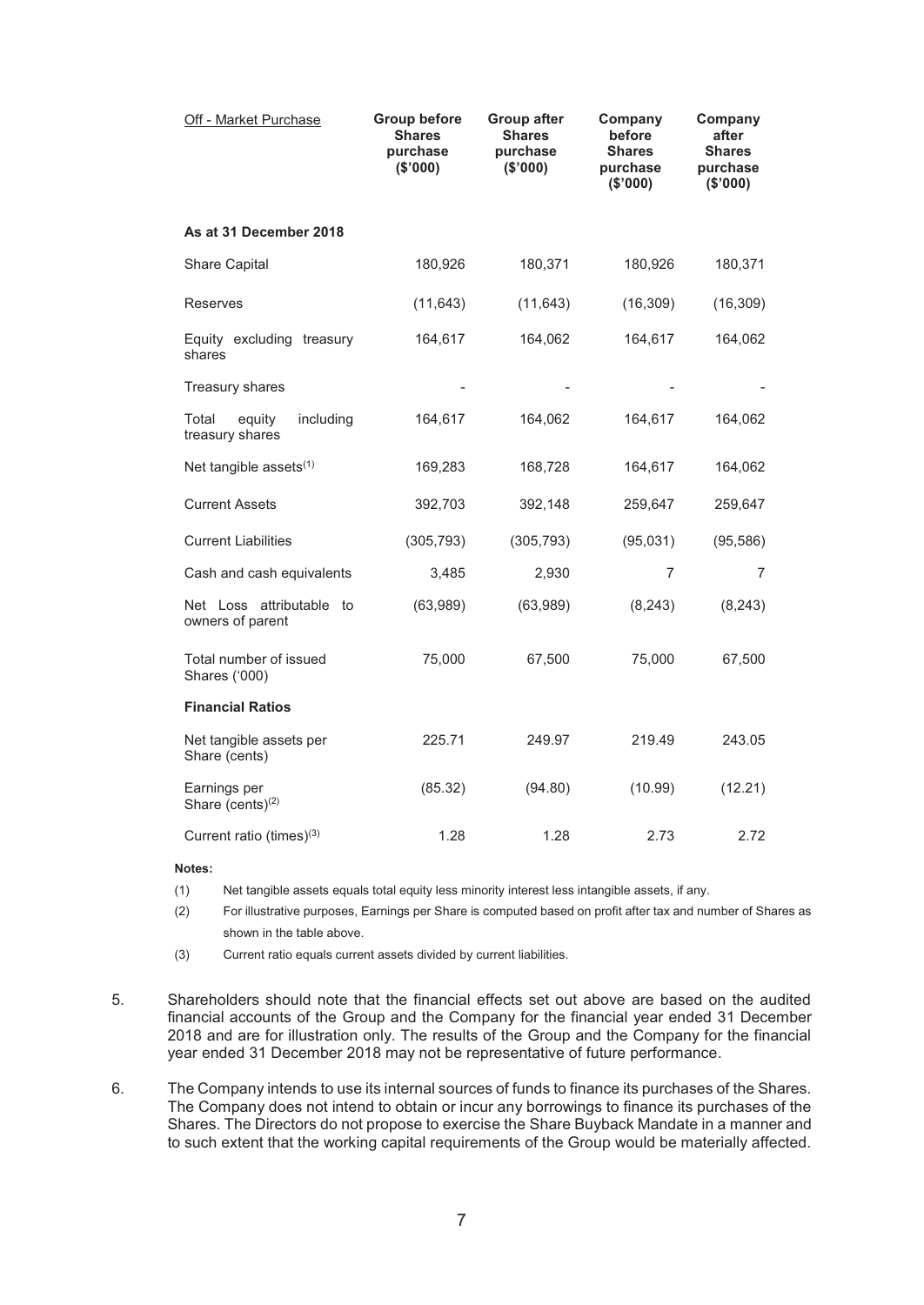7. The Company will take into account both financial and non-financial factors, among other things, the market conditions at such time, the Company's financial condition, the performance of the Shares and whether such Share purchases would represent the most efficient and costeffective approach to enhance the Share value. Share purchases will only be made if the Board believes that such purchases are likely to benefit the Company and increase economic value for shareholders.

## **(E) Consequences of Share Purchases Under The Singapore Code on Take-overs and Mergers**

- 1. In accordance with The Singapore Code on Take-overs and Mergers ("**Take-over Code**"), a person will be required to make a general offer for a public company if:
	- (a) he and persons acting in concert with him acquires thirty per cent. (30%) or more of the voting rights of the company; or
	- (b) he and persons acting in concert with him already holds between thirty per cent. (30%) and fifty per cent. (50%) of the voting rights of the company, and he and his concert parties increase their voting rights in the company by more than one per cent. (1%) in any six-month period.
- 2. As at the Latest Practicable Date, the interests of the Directors and substantial shareholders' before and after the Share purchases pursuant to the Share Buyback Mandate, assuming that (i) the Company purchases the maximum ten per cent. (10%) of the total number of issued Shares (excluding treasury shares and subsidiary holdings), and (ii) there is no change in the number of Shares held by the Directors and the substantial shareholders or which they are deemed interested in, will be as follows:

| <b>Before Purchase</b>                        |                     |                          |                              |                          |                       |               | <b>After Purchase</b> |       |  |
|-----------------------------------------------|---------------------|--------------------------|------------------------------|--------------------------|-----------------------|---------------|-----------------------|-------|--|
|                                               | Direct Interest     |                          | Deemed Interest              |                          | <b>Total Interest</b> |               | <b>Total Interest</b> |       |  |
|                                               | Number<br>of Shares | $\%$                     | Number<br>of Shares          | $\%$                     | Number<br>of Shares   | $\frac{0}{0}$ | Number<br>of Shares   | $\%$  |  |
| <b>Directors</b>                              |                     |                          |                              |                          |                       |               |                       |       |  |
| Zhong Yuzhao                                  | 2,770,756           | 3.69                     | $\qquad \qquad \blacksquare$ | ۰                        | 2,770,756             | 3.69          | 2,770,756             | 4.10  |  |
| Zhang Mao                                     | 2,401,709           | 3.20                     | 80,800                       | 0.11                     | 2,482,509             | 3.31          | 2,482,509             | 3.68  |  |
| Yuan Jiajun                                   |                     | $\overline{\phantom{a}}$ | $1,825,894^{(1)}$            | 2.43                     | 1,825,894             | 2.43          | 1,825,894             | 2.71  |  |
| <b>Substantial</b><br>Shareholder             |                     |                          |                              |                          |                       |               |                       |       |  |
| Yuan Lesheng                                  | $1,106,200^{(2)}$   | 1.48                     | $37.920.348^{(2)}$           | 50.56                    | 39,026,548            | 52.04         | 39,026,548            | 57.82 |  |
| <b>Billion Equity</b><br>Holdings<br>l imitad | 37,920,348(2)       | 50.56                    | $\qquad \qquad \blacksquare$ | $\overline{\phantom{a}}$ | 37,920,348            | 50.56         | 37,920,348            | 56.18 |  |

#### **Notes:**

- (1) Yuan Jiajun is deemed to be interested in the 1,825,894 Shares in the capital of the Company held by Pride Capital Investment Holdings Limited pursuant to Section 7 of the Companies Act.
- (2) Billion Equity Holdings Limited is a company incorporated in the British Virgin Islands and wholly owned by Mr Yuan Lesheng. Accordingly, Mr Yuan Lesheng is deemed interested in the Shares held by Billion Equity Holdings Limited.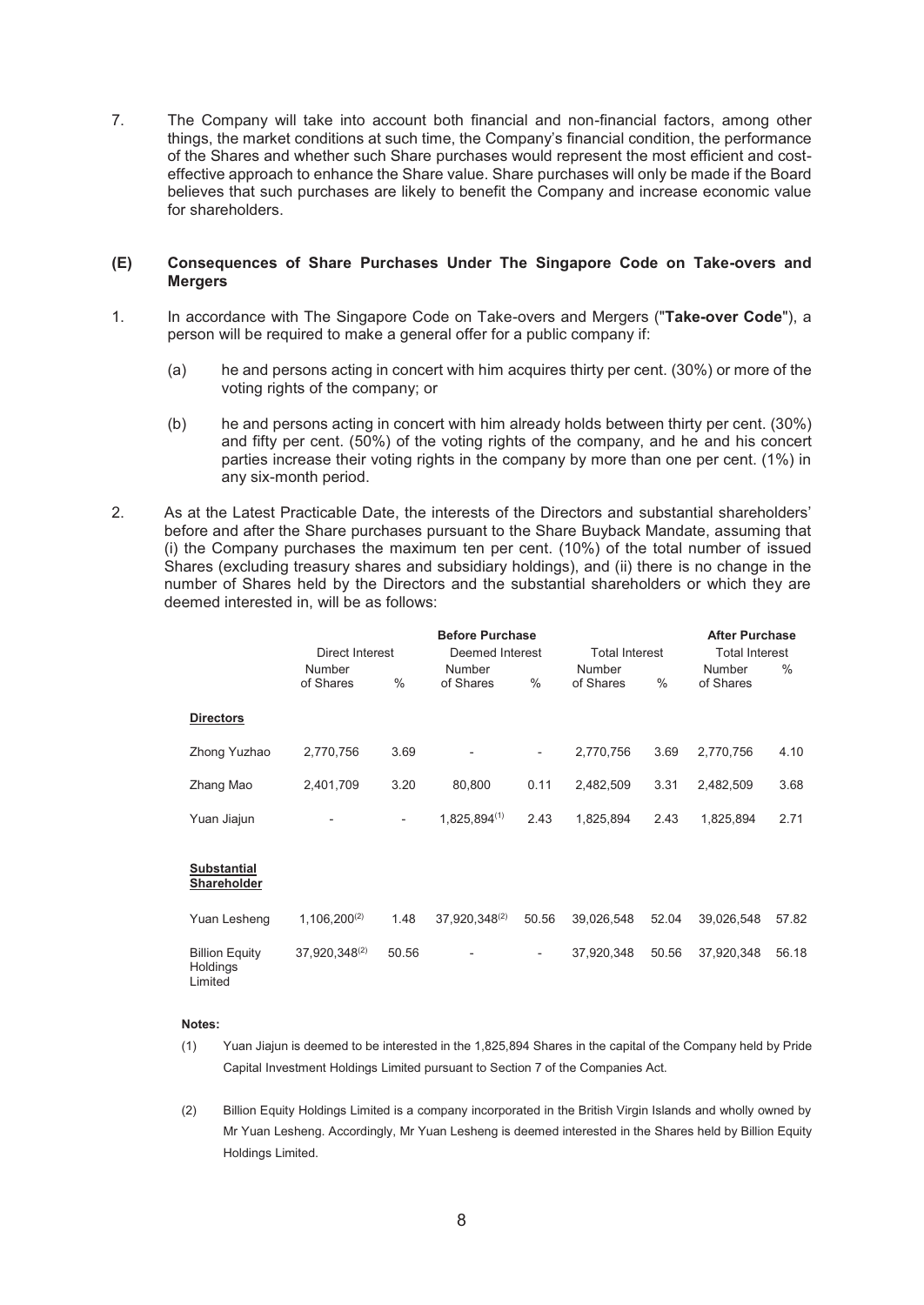As at the Latest Practicable Date, Yuan Lesheng and Billion Equity Holdings Limited have an interest of more than 50% of the Company's voting rights and would therefore not be obliged to make a general offer under Rule 14 and Appendix 2 of the Take-over Code in the event that Share purchases are undertaken by the Company pursuant to the Share Buyback Mandate.

In the event the Company undertakes Share purchases of up to ten per cent (10%) of the issued Shares as permitted by the Share Buyback Mandate, it is not expected that the shareholdings and voting rights of any of the Shareholders will be increased to 30% or more, thereby triggering a requirement for any shareholder to make a general offer to the other shareholders under Rule 14 of the Take-over Code.

Save as disclosed, the Directors confirm that they are not aware of any facts or factors which suggest or imply that any particular person(s) and/or Shareholder(s) are, or maybe regarded as, parties acting in concert such that their respective interests in voting shares in the capital of the Company should or ought to be consolidated, and consequences under the Take-over Code would ensue as a result of a purchase of Shares by the Company pursuant to the Share Buyback Mandate.

# **(F) Miscellaneous**

- 1. Any Share purchases undertaken by the Company shall be at a price of up to but not exceeding the Maximum Price. The Maximum Price is a sum which shall not exceed the sum constituting five per cent. (5%) above the average closing price of the Shares over the period of five (5) market days in which transactions in the Shares on the SGX-ST were recorded before the day on which such purchase is made and deemed to be adjusted for any corporate action that occurs after the relevant five (5) days period in the case of a Market Purchase. In the case of an Off-Market Purchase, the Maximum Price is a sum which shall not exceed the sum constituting 20% above the average closing price of the Shares over the period of five (5) market days in which transactions in the Shares on the SGX-ST were recorded immediately preceding the date on which the Company makes an announcement of an offer under an equal access scheme and deemed to be adjusted for any corporate action that occurs after the relevant five (5) days period.
- 2. In making Share purchases, the Company will comply with the requirements of the Listing Manual, in particular, Rule 886 with respect to notification to the SGX-ST of any Share purchases. Rule 886 is reproduced below:
	- ³(1) An issuer must notify the Exchange of any share buy-back as follows:
		- (a) In the case of a market acquisition, by 9.00 a.m. on the market day following the day on which it purchased shares;
		- $(b)$  In the case of an off market acquisition under an equal access scheme, by 9.00 a.m. on the second market day after the close of acceptances of the offer.
	- (2) Notification must be in the form of Appendix 8.3.1 (or 8.3.2 for an issuer with a dual listing on another stock exchange)."
- 3. Share purchases will be made in accordance with the "Guidelines on Share Purchases" as set out in Annexure A, a copy of which is annexed. All information required under the Act relating to the Share Buyback Mandate is contained in the said Guidelines.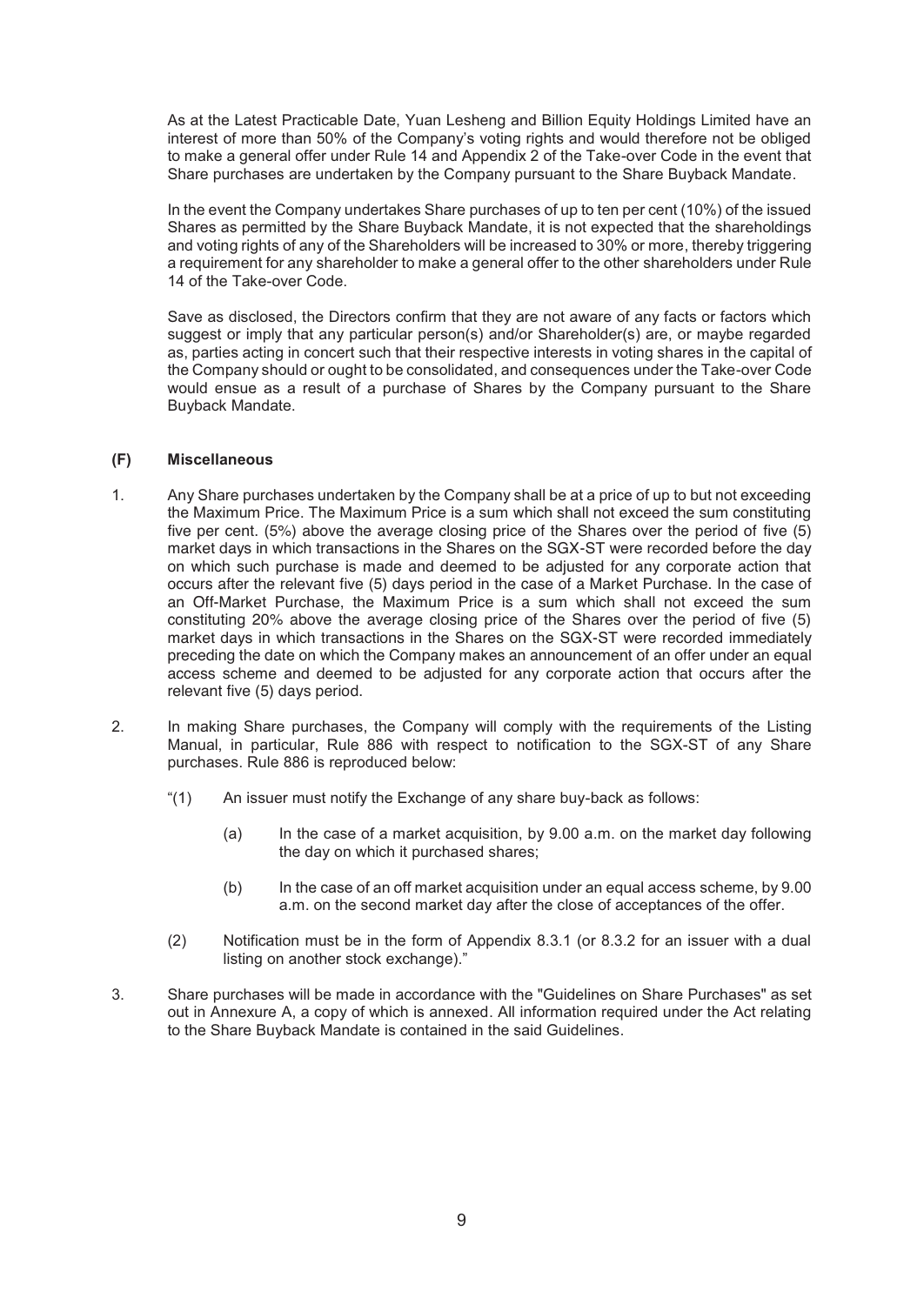4. The Listing Manual does not expressly prohibit any purchase of shares by a listed company during any particular time or times. However, as a listed company would be considered an "insider" in relation to any proposed purchase or acquisition of its shares, the Company will undertake not to purchase or acquire Shares pursuant to the proposed Share Buyback Mandate at any time after a price sensitive development has occurred or has been the subject of a decision until the price sensitive information has been publicly announced. In particular, the Company will not purchase or acquire any Shares during the period commencing one (1) month immediately preceding the announcement of the Company's full-year results and the period of two (2) weeks immediately preceding the announcement of its quarterly results.

## **(G) Directors' Responsibility Statement**

 The Directors of the Company collectively and individually accept full responsibility for the accuracy of the information given in this Appendix and confirm after making all reasonable enquiries that, to the best of their knowledge and belief, this Appendix constitutes full and true disclosure of all material facts about the proposed renewal of the Share Buyback Mandate, the Company and its subsidiaries, and the Directors are not aware of any facts the omission of which would make any statement in this Appendix misleading. Where information in this Appendix has been extracted from published or otherwise publicly available sources or obtained from a named source, the sole responsibility of the Directors has been to ensure that such information has been accurately and correctly extracted from those sources and/or reproduced in this Appendix in its proper form and context.

## **(H)** Directors' Recommendation

The Directors of the Company are of the opinion that the renewal of the proposed Share Buyback Mandate is in the best interests of the Company. Accordingly, the Directors of the Company recommend that shareholders vote in favour of Ordinary Resolution 8.

## **(I) Taxation**

Shareholders who are in doubt as to their respective tax positions or any tax implications, or who may be subject to tax in a jurisdiction outside Singapore, should consult their own professional tax advisers.

#### **(J) Compliance With Governing Laws, Regulations And The Constitution**

The Company confirms that the terms of the Share Buyback Mandate in this Appendix do not contravene any laws and regulations governing the Company and the Constitution of the Company.

#### **(K) Documents For Inspection**

Copies of the following documents may be inspected at the registered office of the Company at 80 Raffles Place, #32-01, UOB Plaza 1, Singapore 048624 during normal business hours up to and including the date of the Annual General Meeting:

- (a) the Constitution of the Company; and
- (b) the audited financial statements of the Company for the financial year ended 31 December 2018.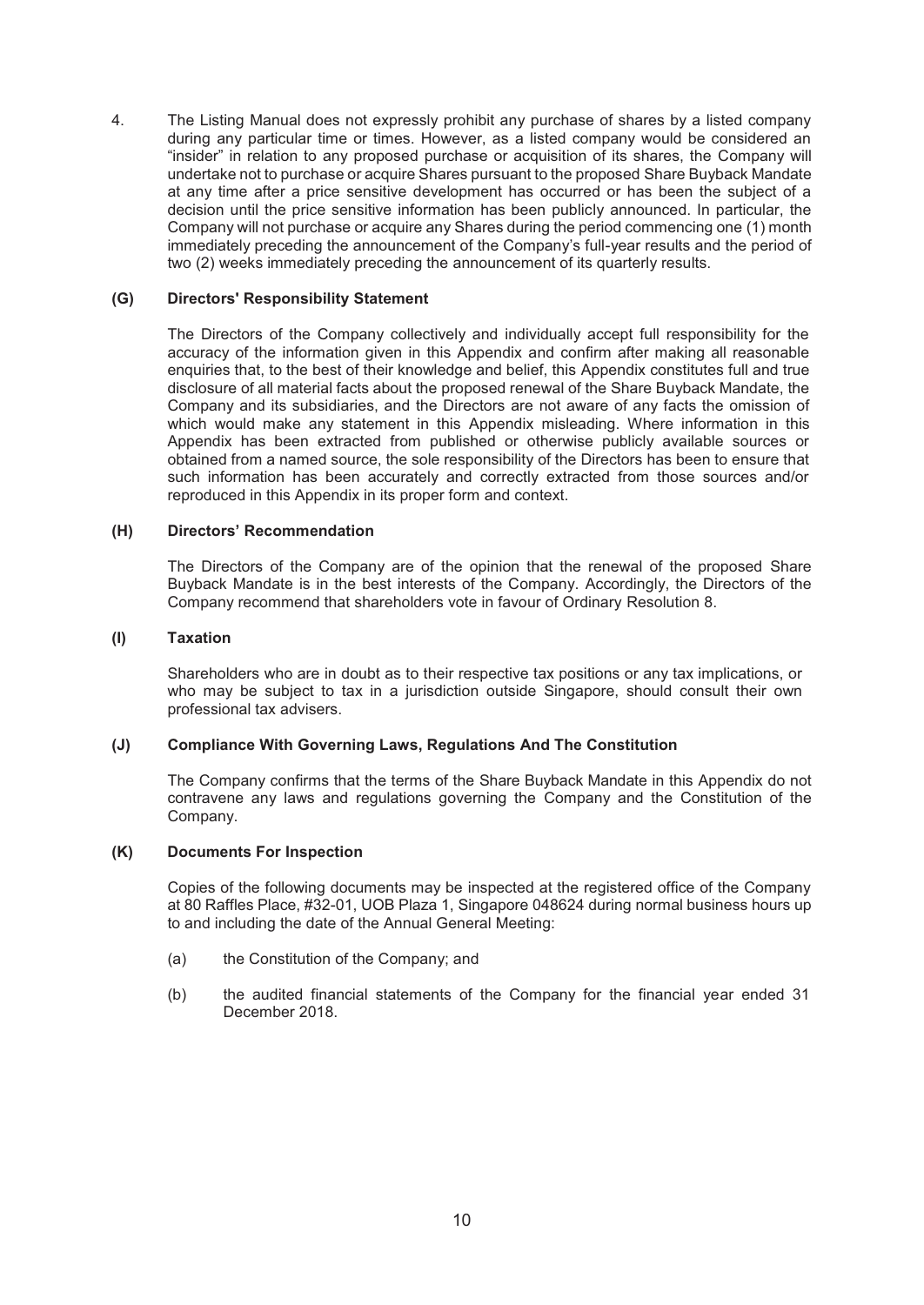## **ANNEXURE A**

## **GUIDELINES ON SHARE PURCHASES**

#### 1. **Shareholders' Approval**

- (a) Purchases of Shares by the Company must be approved in advance by the shareholders at a general meeting of the Company by way of a general mandate.
- (b) A general mandate authorising the purchase of Shares by the Company representing up to ten per cent. (10%) of the issued ordinary Shares in the capital of the Company (excluding any Shares held as treasury shares and subsidiary holdings) will expire on the earlier of:
	- (i) the date on which the next annual general meeting of the Company is held or is required by law to be held;
	- (ii) the date on which the Share purchases are carried out to the full extent of the Share Buyback Mandate; or
	- (iii) the time when such mandate is revoked or varied by an ordinary resolution of the shareholders of the Company in general meeting.
- (c) The authority conferred on the Directors by the Share Buyback Mandate to purchase Shares shall be renewed at the next annual general meeting of the Company.
- (d) When seeking shareholders' approval for the renewal of the Share Buyback Mandate, the Company shall disclose details pertaining to the purchases of Shares made during the previous 12 months, including the total number of Shares purchased, the purchase price per Share or the highest and lowest price for such purchases of Shares, where relevant, and the total consideration paid for such purchases.

## **2. Mode Of Purchase**

Share purchases can be effected by the Company in either one of the following two ways or both:

- (a) by way of market purchases of Shares on the SGX-ST, which means a purchase transacted through the ready market ("Market Purchase"); or
- (b) by way of off-market acquisitions on an equal access scheme in accordance with Section 76C of the Act ("Off-Market Purchase").

The Directors may impose such terms and conditions which are not inconsistent with the Share Buyback Mandate, the Listing Manual, the Act and the Constitution of the Company as they consider fit in the interests of the Company in connection with or in relation to any equal access scheme or schemes.

# **3. Funding Of Share Purchases**

- (a) In purchasing the Shares, the Company may only apply funds legally permitted for such purchase in accordance with its Constitution, and the relevant laws and regulations enacted or prescribed by the relevant competent authorities in Singapore.
- (b) Any purchase by the Company may be made out of capital or profits that are available for distribution as dividends, so long as the Company is solvent (as defined by Section  $76F(4)$  of the Act).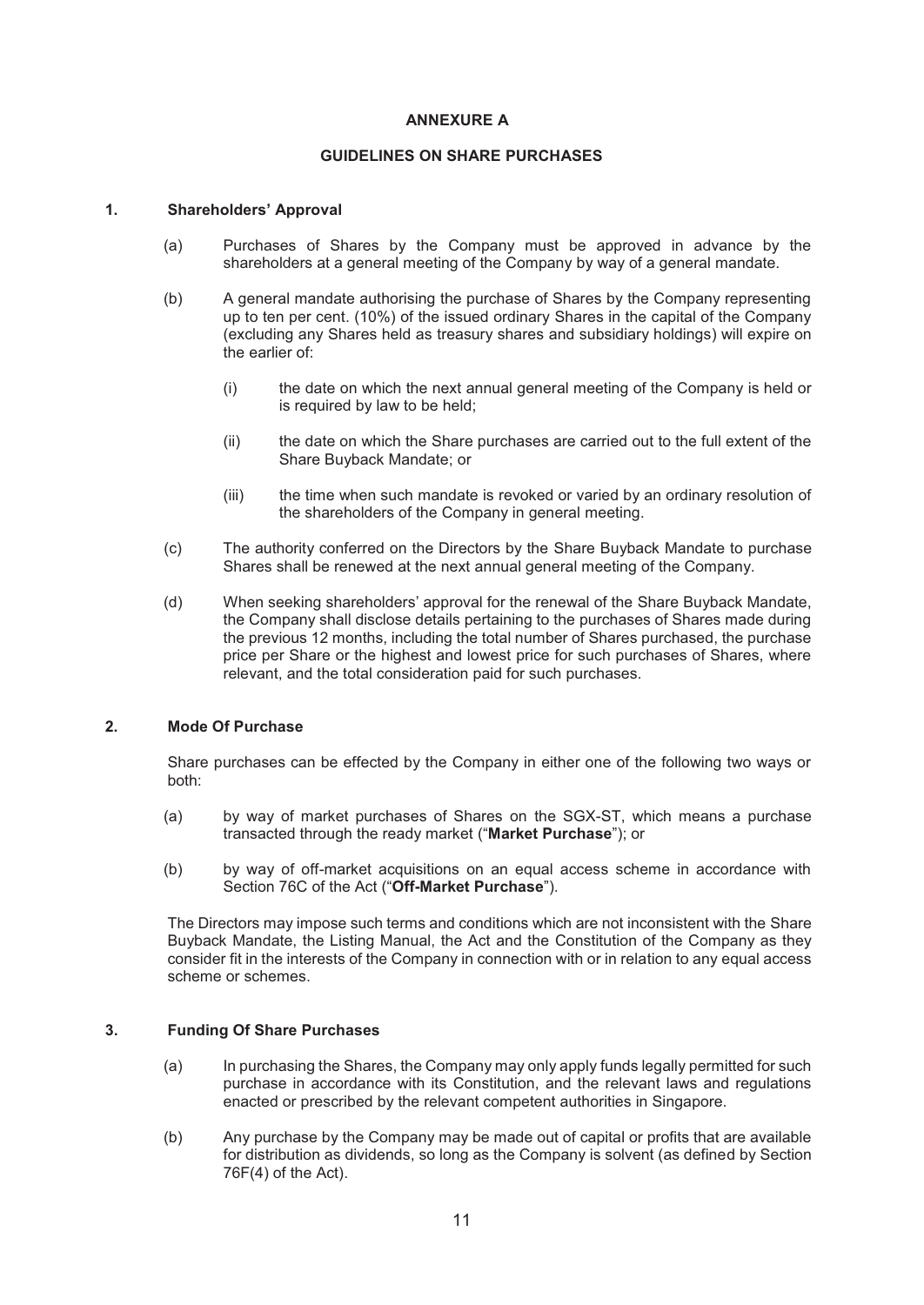(c) The Company may not purchase its Shares on the SGX-ST for a consideration other than cash or for settlement otherwise than in accordance with the trading rules of the SGX-ST.

# **4. Trading Restrictions**

- (a) Subject to paragraph 4(b) below, the number of Shares which can be purchased pursuant to the Share Buyback Mandate is such number of Shares which represents up to a maximum of ten per cent. (10%) of the issued ordinary Shares in the capital of the Company (excluding treasury shares and subsidiary holdings) as at date of the last annual general meeting of the Company.
- (b) The Company should seek approval to buy back the maximum number of Shares which do not result in the public float falling below 10%. If the Company wishes to seek approval for the full Share purchase limit of 10% (which will result in the public float falling below 10%), the Company should disclose its rationale for doing so.

## **5. Price Restrictions**

Any Share purchases undertaken by the Company shall be at the price of up to but not exceeding the maximum price at which the Shares can be purchased pursuant to the Share Buyback Mandate, which shall not exceed the sum constituting:

- (a) in the case of a Market Purchase, five per cent (5%) above the average closing price of the Shares over the period of five (5) market days in which transactions in the Shares on the SGX-ST were recorded before the day on which such purchase is made; and
- (b) in the case of an Off-Market Purchase, twenty per cent (20%) above the average of the closing market prices of the Shares over the last five (5) market days on the SGX-ST, on which transactions in the Shares were recorded immediately preceding the day on which the Company makes an announcement of an offer under an equal access scheme,

and deemed to be adjusted for any corporate action that occurs after the relevant five (5) days period.

## **6. Off-Market Purchases**

- (a) For purchases of Shares made by way of an Off-Market Purchase, the Company shall issue an offer document to all shareholders. The offer document shall contain, *inter alia*, the following information:
	- (i) the terms and conditions of the offer;
	- (ii) the period and procedures for acceptances;
	- (iii) the reasons for the proposed Share purchase;
	- (iv) the consequences, if any, of Share purchases by the Company that will arise under the Singapore Code on Take-overs and Mergers or any other applicable take-over rules;
	- (v) whether the purchase of Shares, if made, would have any effect on the listing of the Company's equity securities on the SGX-ST;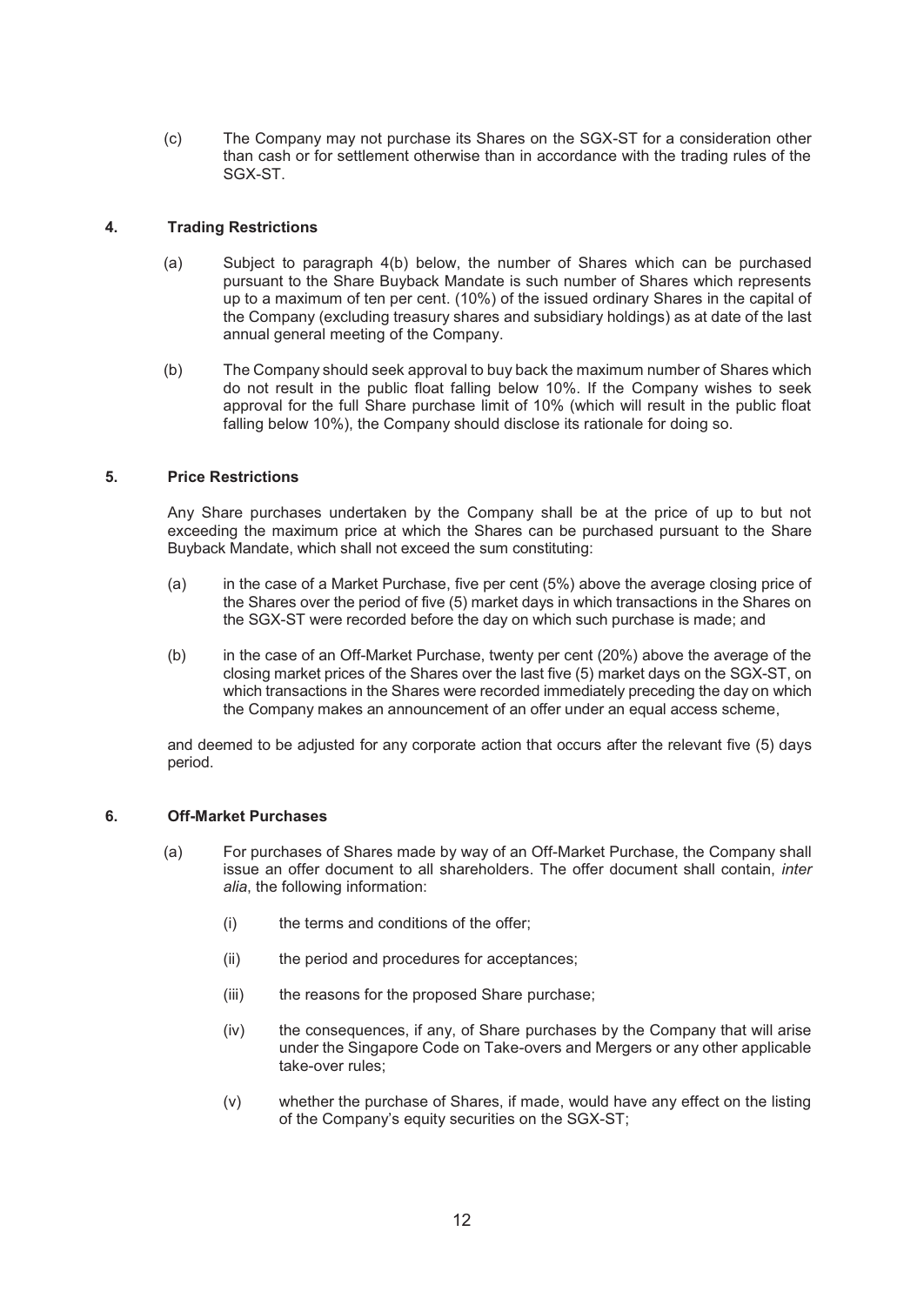- (vi) details of any purchase of Shares made by the Company in the previous 12 months whether through Market Purchases or Off-Market Purchases, including the total number of Shares purchased, the purchase price per Share or the highest and lowest prices paid for such purchases of Shares, where relevant, and the total consideration paid for such purchases; and
- (vii) whether the Shares purchased by the Company will be cancelled or kept as treasury shares.
- (b) All offeree shareholders shall be given a reasonable opportunity to accept any offer made by the Company to purchase their Shares under the Share Buyback Mandate.
- (c) The Company may offer to purchase Shares from time to time under the Share Buyback Mandate subject to the requirement that the terms of any offer to purchase Shares by the Company shall be *pari passu* in respect of all offeree shareholders save under the following circumstances:
	- (i) where there are differences in consideration attributable to the fact that an offer relates to Shares with different accrued dividend entitlements;
	- (ii) where there are differences in consideration attributable to the fact that an offer relates to Shares with different amounts remaining unpaid; and
	- (iii) where there are differences in an offer introduced solely to ensure that every shareholder is left with a whole number of Shares in board lots of 100 Shares after the Share purchases, in the event there are offeree shareholders holding odd numbers of Shares.

#### **7. Status Of Purchased Shares**

The purchased Shares shall be cancelled immediately on purchase or acquisition unless held in treasury in accordance with Section 76H of the Act. Section 76H of the Act allows purchased Shares to be:

- (a) held by the Company; or
- (b) dealt with, at any time, in accordance with Section 76K of the Act, as treasury shares.

Section 76K of the Act allows the Company to:

- (i) sell the treasury shares (or any of them) for cash;
- (ii) transfer the treasury shares (or any of them) for the purposes of or pursuant to any share scheme of the Company, whether for employees, Directors or other persons;
- (iii) transfer the treasury shares (or any of them) as consideration for the acquisition of shares in or assets of another company or assets of a person;
- (iv) cancel the treasury shares (or any of them); or
- (v) sell, transfer or otherwise use the treasury shares for such other purposes as may be prescribed by the Minister of Finance.

The aggregate number of Shares held as treasury shares shall not at any time exceed ten per cent (10%) of the total number of Shares at that time. Any Shares in excess of this limit shall be disposed of or cancelled in accordance with Section 76K of the Act within six (6) months.

Under the Act, where Shares purchased or acquired by the Company are cancelled, the Company shall: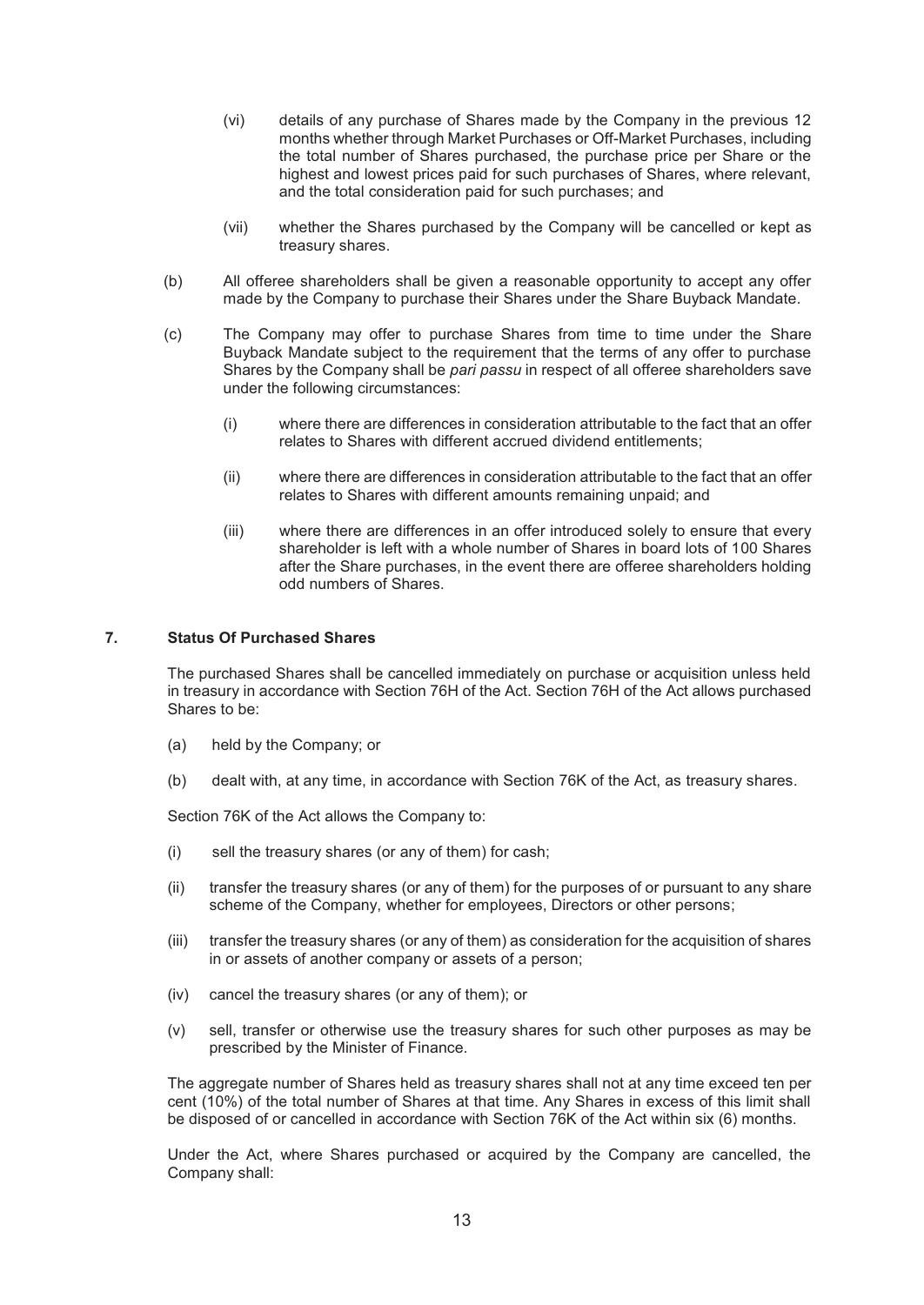- (i) reduce the amount of the issued Shares in the capital of the Company where the Shares were purchased or acquired out of the capital of the Company;
- (ii) reduce the amount of the Company's profits where the Shares were purchased or acquired out of the profits of the Company; or
- (iii) reduce the amount of the Company's Share capital and profits proportionately where the Shares were purchased or acquired out of both the capital and the profits of the Company,

by the total amount of the purchase price paid by the Company for the Shares cancelled.

All Shares purchased by the Company (other than treasury shares held by the Company to the extent permitted under the Act), will be automatically de-listed by the SGX-ST, and the certificates in respect thereof will be cancelled and destroyed by the Company as soon as reasonably practicable following settlement of any such purchase.

The Company cannot exercise any right in respect of treasury shares. In particular, the Company cannot exercise any right to attend or vote at meetings and for the purposes of the Act, the Company shall be treated as having no right to vote and the treasury shares will be treated as having no voting rights. In addition, no dividend may be paid, and no other distribution (whether in cash or otherwise) of the Company's assets (including any distribution of assets to members of the Company on winding up) may be made, to the Company in respect of treasury shares. However, the allotment of Shares as fully paid bonus shares in respect of the treasury shares is allowed. Also, a subdivision or consolidation of any treasury shares into treasury shares of a greater or smaller number is allowed so long as the total value of the treasury shares after the subdivision or consolidation is the same as before.

At the time of each purchase of Shares by the Company, the Directors will decide whether the Shares purchased will be cancelled or kept as treasury shares, or partly cancelled and partly kept as treasury shares, depending on the needs of the Company and as the Directors deem fit in the interests of the Company at that time.

# **8. Notification To The ACRA**

- (a) Within thirty (30) days of the passing of a shareholders' resolution to approve any purchase of Shares, the Company shall lodge a copy of such resolution with ACRA.
- (b) The Company shall notify ACRA within thirty (30) days of a purchase of Shares. Such notification shall include details of the date of the purchase, the total number of Shares purchased by the Company, the number of Shares cancelled, the number of Shares held as treasury shares, the Company's issued Share capital before the purchase, the Company's issued Share capital after the purchase, the amount of consideration paid by the Company for the purchase, whether the Shares were purchased out of profits or the capital of the Company and such other particulars as may be required by ACRA.
- (c) Within thirty (30) days of the cancellation or disposal of treasury shares in accordance with the provisions of the Act, the Directors shall lodge with ACRA the notice of cancellation or disposal of treasury shares in the prescribed form as required by ACRA.